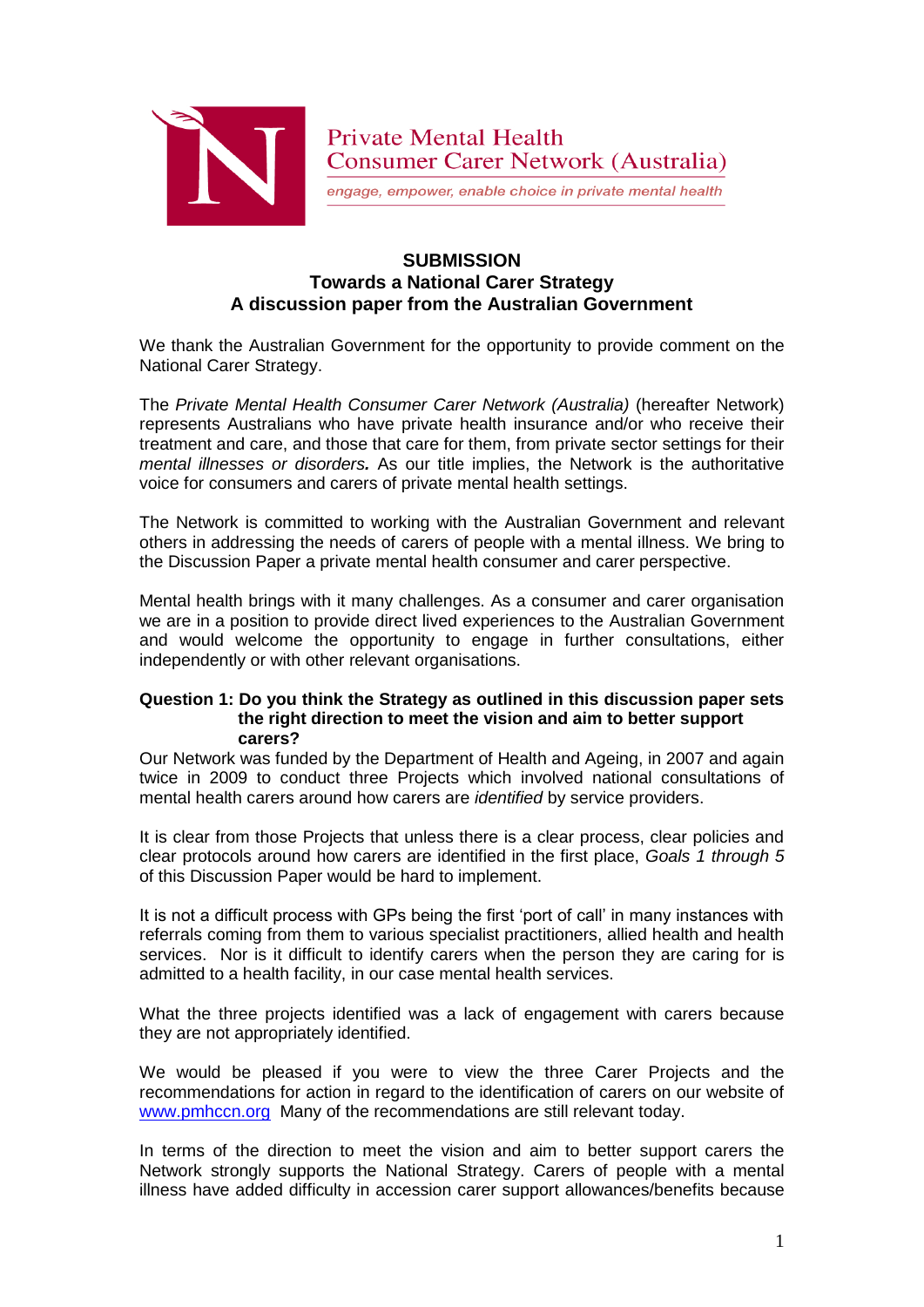of the episodic nature of mental illness and the criteria in terms of physical requirements of the caring role. This is often not recognised.

Our Network is of the belief that with the shift of mental health consumers' care into community settings brings with it, additional responsibilities for their carers. Engagement and inclusion is a first priority for them and this is not done well.

## **The first important goal we believe should be the identification of carers.**

### **Question 2: Do you agree with the five goals outlined in this discussion paper?**

#### **Goal 1 – Better recognition for carers**

Our Projects identified a very simple task that could be undertaken easily in the following:

- 1. Mandatory use of a designated A4 *Nominated Carer Form*
- 2. Nominated Carer Forms should be of a different colour to ensure they are not lost within any paper based medical records.
- 3. Nominated Carer Forms should be situated at the front of any paper based medical record.
- 4. This form should be completed at every point of entry to a health service.
- 5. The carer must be identified thereon.
- 6. Care should be taken as not all primary carers are necessary the next of kin.
- 7. The amount and to what extent carers should be provided with information should be detailed. ie. Medication information only, care plans only, sharing of full information.
- 8. Regular audits of Nominated Carer Forms should be undertaken on regular basis as part of good quality improvement processes.

Additionally, with the move to electronic based medical records data development must be an integral component.

9. Mandatory carer identification fields to be built into data collection software. This would include the following:

Modification of State and Territory health data systems to make collection of 'carer' identification mandatory and separate to data related to 'next of kin';

Inclusion of carer identification fields in General Practice software; and

Development of suitable questions for inclusion in data collection protocols to inform identification of the carer.

Further, policies, protocols, guidelines must be developed with consistency across Australia.

10. Nationally consistent carer identification and participation policies and good practice protocols must be developed for implementation in all public and private health services.

**Our Network strongly believes that this work must be undertaken if any National Carer Strategy is to be taken forward.**

#### **Goal 2 – Better support to help carers work**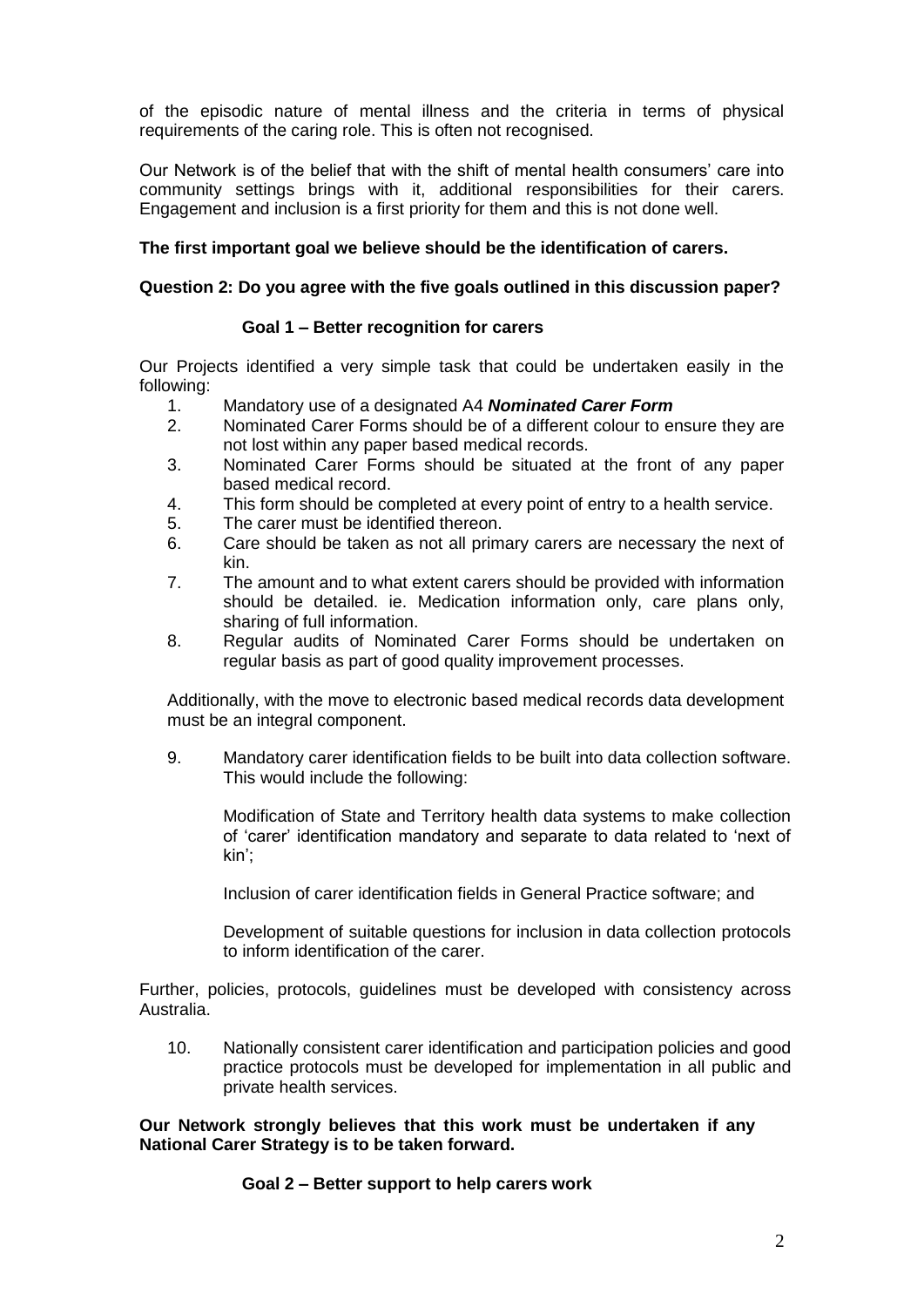Our Network absolutely agrees that Carers require far better support for their caring role. Carers often have their caring role thrust upon them and must be better recognised for the work that they do.

### **Goal 3 – Better information and support for carers**

The one consistent theme coming for all the consultations with carers is that they are crying out for information. Much is not provided to them yet within mental health, there is a plethora of information held by mental health services which are not supplied to them.

Carers require information about health services, where to go for assistance, who to contact in a crisis situation, information about the diagnosis, information about medications including side effects, how to handle confronting behaviour and how to take care of themselves within their caring role.

This is one of the most important tasks that any national strategy must undertake.

### **Goal 4 – Better education and training for carers**

Because of spiralling health care costs, much energy is being expended into how that health care can be undertaken within the community setting. Care is now being increasingly shifted from acute services to hospital in the home services.

Carers come from all walks of life with differing life experiences including levels of education and professional credentials. Many carers are not in the main health professionals and health and in our area is mental health, therefore they are manifestly unprepared for the increasing responsibilities required for their caring role.

Education and training is paramount to good outcomes for carers and the person they are caring for. As mentioned previously, education around access to the health system and who to go to, training for handling crises, confronting behaviour and medication side effects is of critical importance.

#### **Goal 5 – Better health and wellbeing for carers**

*The carer of today is the consumer of tomorrow*. How many times have we heard this comment and it is extremely important that carers are educated and informed about how to care for themselves.

As articulated within the Discussion Paper, carers have a right to employment, good lifestyles and choices in their lives. In reality, this is not the case as many carers forgo these rights not by choice, but by requirement.

Actions must be expanded by the Australian Government to offer more places for respite care, more practical assistance and support for the carers' own needs.

If we are to seriously care for our carers and address their needs and good health and well being, our Network recommends that a *Carer Outcome evaluation measure* be undertaken once per year of all carers involved in full time caring roles. An outcome measure such as this would highlight areas in which carers are struggling, needing support and provide routine health checks. This must be supported by a Medicare Number to assist GPs undertake this critical work.

### **Question 3: Tell us if you have any suggestions about how the goals could be improved.**

Please see our comments under each of the five goals articulated previously.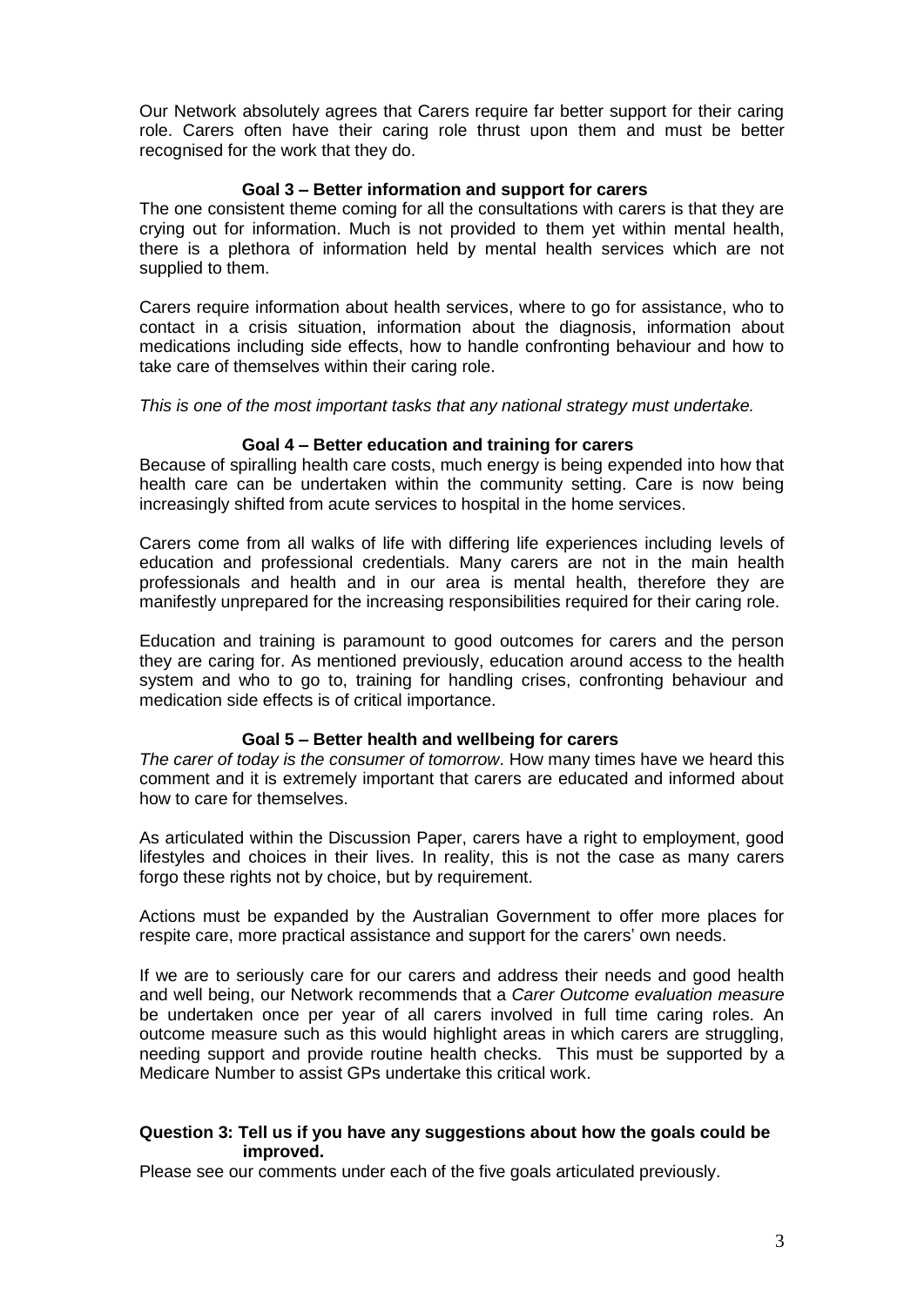## **Question 4: What should the Australian Government focus on under the goals to better support carers now and into the future?**

Please see our comments under each of the five goals articulated previously.

## **RECOMMENDATIONS**

The Private Mental Health Consumer Carer Network (Australia) makes the following recommendations.

## *1. Changes in Clinical Practice*

- *Public and private health services are encouraged to identify carers through the development and distribution of nationally consistent information packages to carers as a compulsory component of the admission procedure.*
- *Admission procedures to public and private health services be modified to include development of standardised forms that:*
	- *highlight the benefits of consumers involving others in their care;*
	- *seek specific permission to identify family members or significant other persons who have ongoing input to their lives;*
	- *nominate the level of information to be shared;*
	- *are colour coded, updated on every admission and remain in the health care notes; and*
	- *make note of the distribution of information packs to carers, family members or significant other persons.*
- *All public and private health services to review their admission, discharge and referral policies to ensure carers are identified, supported and allowed to make informed choices.*
- *Clinical practice standards which promote an inclusive approach to identifying and working with carers are established by all public and private health services. This approach will promote identification and engagement to enable carers' strengths to be promoted, their difficulties to be acknowledged and to encourage empowerment.*
- *Public and private health clinicians to encourage consumers with long term illnesses to develop Relapse Prevention Plans and Advance Directives regarding care preferences, identification and involvement of carers. This process should occur when the consumer is functioning at the best possible level, become part of the health file and the information be transferred to other services as appropriate.*
- *Carer Consultants/Liaison Officers to be appointed to all public and private health services to assist with carer identification and assessment, staff support and training, linkages to carer support mechanisms and to be a specific point of contact for carers following discharge of the consumer.*

*Education/Training and Skill Development*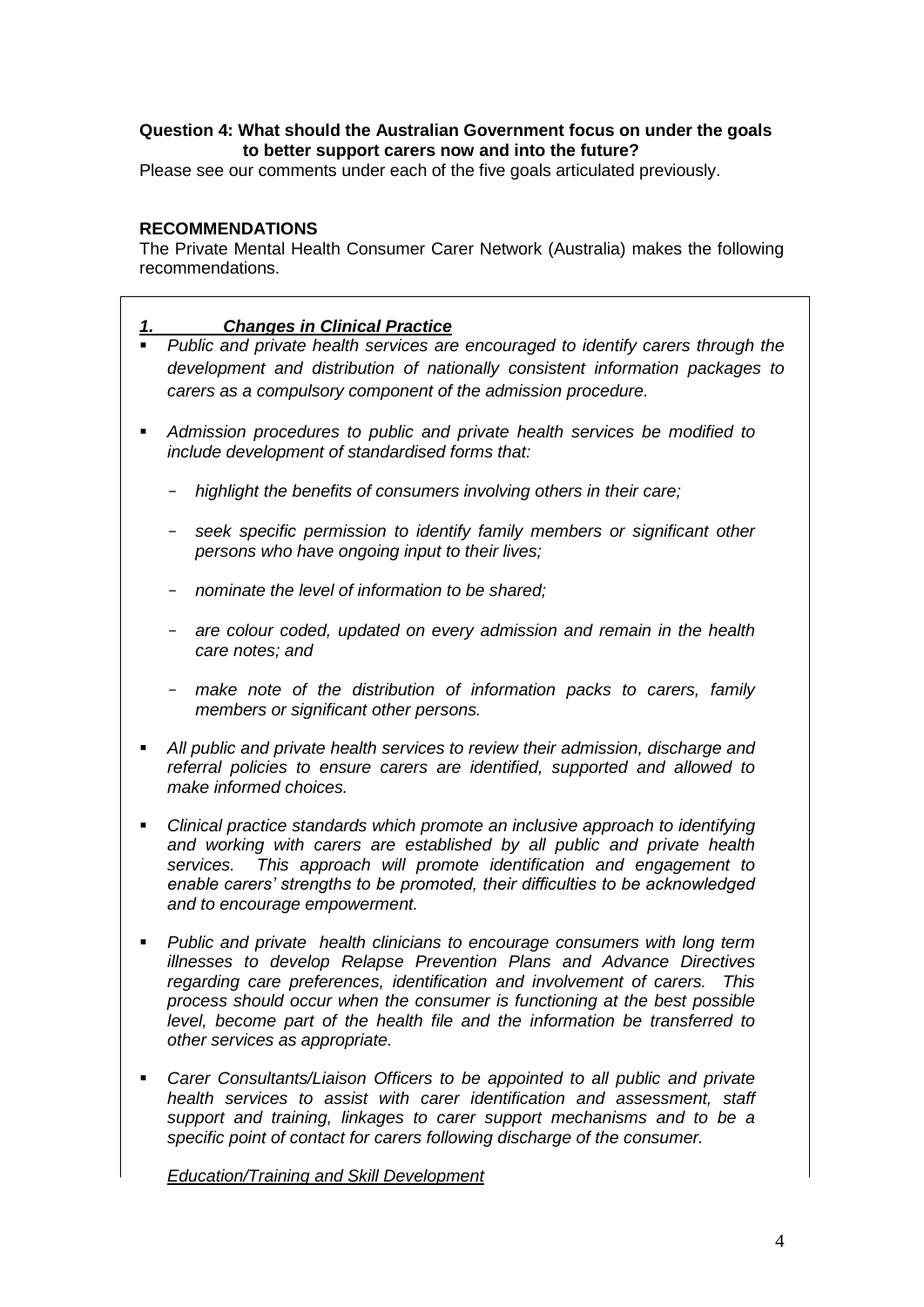- *Comprehensive training to be provided for health specialist and primary health care professionals about legislative provisions, associated policy and practice guidelines, carers contribution to consumer wellbeing, and the experiences and needs of families and carers.*
- *Recognition of additional training modules in family/carer oriented practice by relevant Colleges as a component of skill maintenance.*

# *2. Data Development*

*Mandatory carer identification fields to be built into data collection software. This would include the following:*

- *Modification of State and Territory health data systems to make collection of 'carer' identification mandatory and separate to data related to 'next of kin';*
- *Inclusion of carer identification fields in General Practice software; and*
- *Development of suitable questions for inclusion in data collection protocols to inform identification of the carer.*
- *3. Implementation of Nominated Carer Form*
	- *- Mandatory use of a designated A4 Nominated Carer Form*
- *4. Nationally consistent policies and protocols*
	- *- Nationally consistent carer identification and participation policies and good practice protocols must be developed for implementation in all public and private health services.*
- *5. Nationally consistent Information Packages for Carers.*
	- *Our Network has developed a draft Information Package for Carers of people with a mental illness. Something similar in more generic wording must be published by the Australian Government to inform all carers.*

## *6. Carer Outcome measure*

*Our Network strongly recommends the development and routine use of a carer outcome measure in all health settings most particular within General practice.*

We are grateful for the opportunity of having input into this critically important focus on carers.

Our Network is well placed to bring the 'lived experiences' of carers to Government and we have articulated our concerns within this Discussion Paper.

We would welcome the opportunity of further discussion with the Australian Government and in particular sharing the outcomes and recommendations from our three Carer Projects which we believe are crucial to the development of a National Carer Strategy.